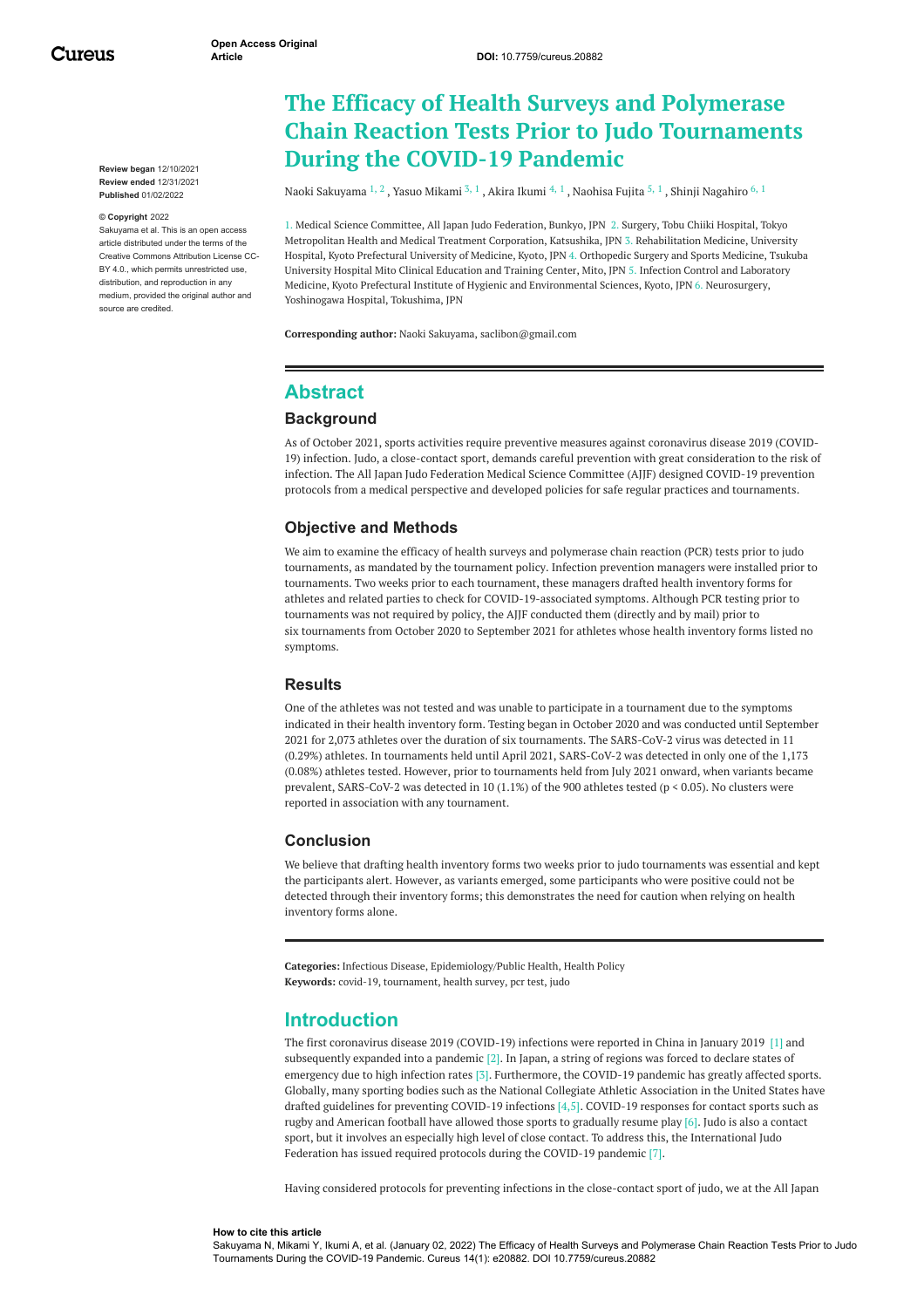Judo Federation Medical Science Committee (AJJF) drafted guidelines for holding judo competitions and presented them to dojos and instructors throughout Japan [8]. In addition to enforcing these protocols for judo practice, we also felt it necessary to implement them for tournaments. When holding tournaments in which athletes gather from all areas of Japan, we settled on a policy to inhibit the spread of COVID-19 using health survey forms prior to tournaments to screen for athletes at risk of COVID-19 infection and to prohibit them from participating, followed by polymerase chain reaction (PCR) tests for all remaining athletes.

To our knowledge, no previous study has examined COVID-19 infection in tournaments where the above measures were implemented. We thought of examining health surveys and PCR tests prior to tournaments and that we could hold the tournaments without the infected athletes. In this study, we aim to verify the efficacy of conducting health surveys and PCR tests prior to judo tournaments in preventing COVID-19 infection.

## **Materials And Methods**

The present study was conducted with approval from the Institutional Review Board of Tobu Chiiki Hospital. Upon the decision to hold a tournament, we asked all participating athletes and other associated parties to complete a health inventory form every day beginning two weeks prior to the date of the tournament. When we conducted this study, all athletes did not inoculate the vaccine of COVID-19.

The health inventory forms asked questions related to the primary symptoms of COVID-19. Data collected included body temperature, coughing, sneezing, sore throat, taste dysfunction, distorted sense of smell, malaise, diarrhea, vomiting, abdominal pain, and respiratory distress [9]. For body temperature, individuals completing the forms calculated their average body temperature over two weeks. A body temperature <0.5°C higher than the average was considered normal body temperature, while a body temperature ≥0.5°C higher than the average was considered a fever.

Athletes were asked to refrain from training outside their own dojos for two weeks prior to a tournament. PCR tests were conducted one to seven days prior to tournaments with either real-time PCR (RT-PCR) or loop-mediated isothermal amplification (LAMP) with saliva. On the day of the PCR test, the athlete's health inventory form was checked. If any abnormalities were found, the PCR test is not conducted, and the athlete was deemed ineligible to enter the tournament and asked to undergo examination at a hospital.

Participants were also considered ineligible for PCR tests if their health inventory forms indicated at least three consecutive days of symptoms at any point up to one week prior to testing, at least two consecutive days of symptoms one week to four days prior to testing, or at least one day of symptoms within the past three days. These stipulations were also applied upon entry to the tournament venue. Anyone with symptoms, even if their PCR test result was negative, was barred from entering the tournament venue.

In cases in which teams have athletes who were infected within two weeks prior to a tournament, individuals who tested positive were not allowed to participate. Athletes in close contact with the infected person within two weeks prior to a tournament were barred from participating. The remaining athletes on the same team were allowed to participate if their PCR test results were negative.

In accordance with the guidelines set by the Japanese Ministry of Health, Labour and Welfare, a person in close contact was defined as follows: 1) a person living with or having a long period of contact (including being in the same car, aircraft, etc.) with a patient (confirmed case); 2) a person with a high likelihood of having had direct contact with respiratory secretions, bodily fluids, or other contaminants of a patient (confirmed case); or 3) a person in contact with a patient (confirmed case) within touching distance (roughly 1 m) for at least 15 minutes (transmissibility is assessed comprehensively based on factors such as the surrounding environment and the nature of contact).

In the event of a positive PCR test prior to a tournament, the athlete was immediately sent to a hospital for diagnosis and registered at a public health center for management. Athletes were tested again at a medical center if there were suspected false positive or inconclusive results. If the result was negative, they were allowed to participate in the tournament. Infection records were followed up in the cohort for two weeks after a tournament. Anyone who developed COVID-19 in association with a tournament was registered at a public health center (Figure *[1](#page-2-0)*).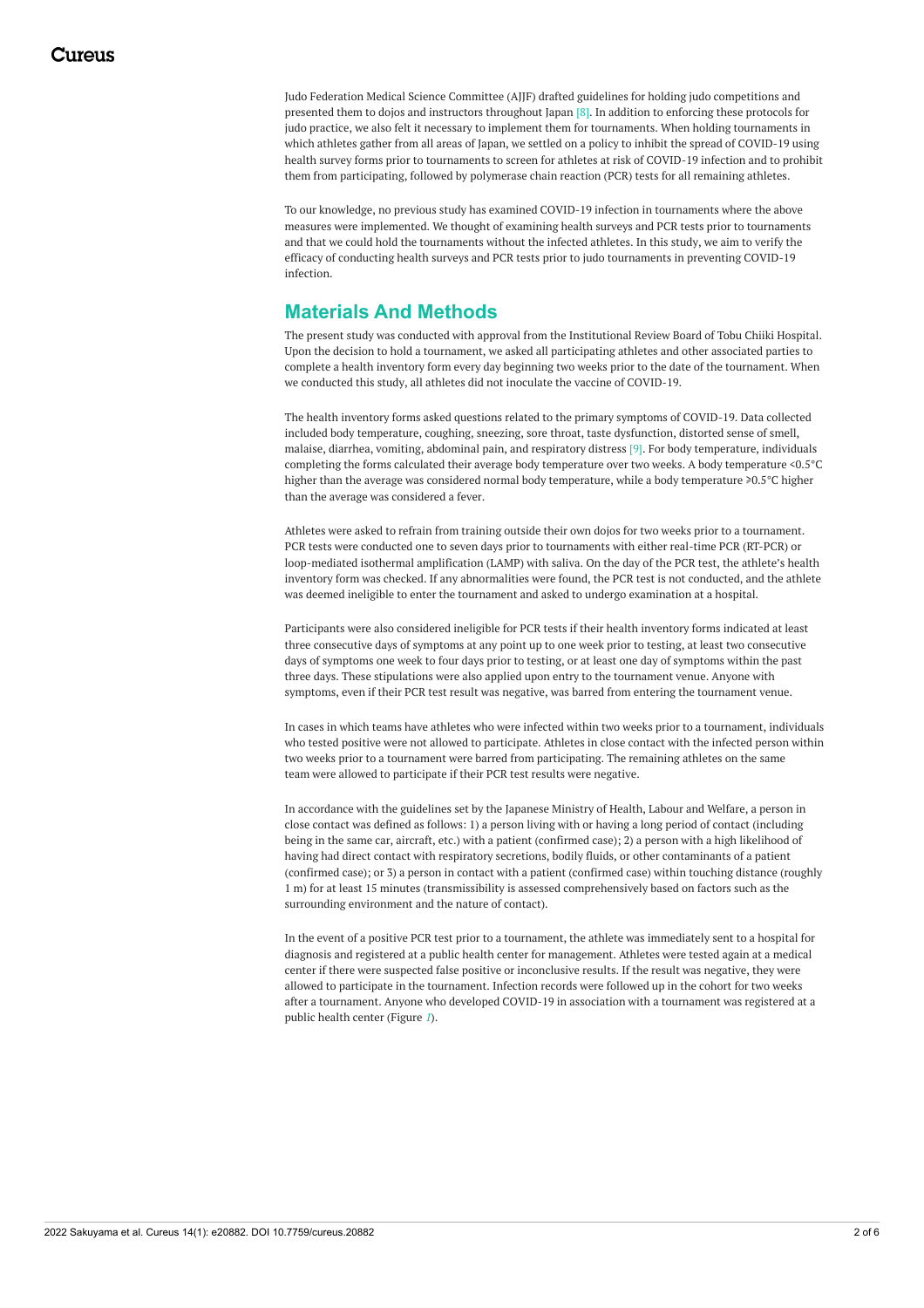<span id="page-2-0"></span>

We divided athletes into two groups: the Non-Mutant Group (NMG), who underwent tests from the start of testing in Japan until June 2021, and the Mutant Group (MG), who underwent tests from July 2021 onward, when variants of SARS-CoV-2 became prevalent.

### **Statistical analysis**

The associations between the NMG and MG were evaluated using Pearson's  $\chi$ 2 test. All calculated p-values were two-sided, and statistical significance was set at p < 0.05. All statistical analyses were performed using the JMP 13 software (SAS Institute, Cary, NC, USA).

## **Results**

A total of 2,073 athletes were tested prior to six individual tournaments held between October 2020 and September 2021. Prior to the first two of these tournaments, PCR tests were conducted on-site for the four subsequent tournaments, and testing was conducted by mail.

Testing was performed with RT-PCR for 1,140 athletes (55%) and with LAMP for 933 athletes (45%). The 2,073 athletes consisted of 1,106 men and 967 women, with a median age of 18 years (16−35 years) (Table *[1](#page-2-1)*).

<span id="page-2-1"></span>

| $\mathsf n$                                                 | 2,073                     |
|-------------------------------------------------------------|---------------------------|
| Number of tournaments                                       | 6                         |
| Testing pattern in the tournaments (direct testing/by mail) | 2 (33.3%)/4 (67.7%)       |
| Real-time PCR (RT-PCR)                                      | 1,140 (55%)               |
| Loop-mediated isothermal amplification (LAMP)               | 933 (45%)                 |
| Male/female                                                 | 1,106 (53.4%)/967 (46.6%) |
| Age*                                                        | 18 (16-35)                |

### **TABLE 1: Athletes' background**

\*Median (range)

One athlete was deemed ineligible for a PCR test on the day of testing based on their health inventory form.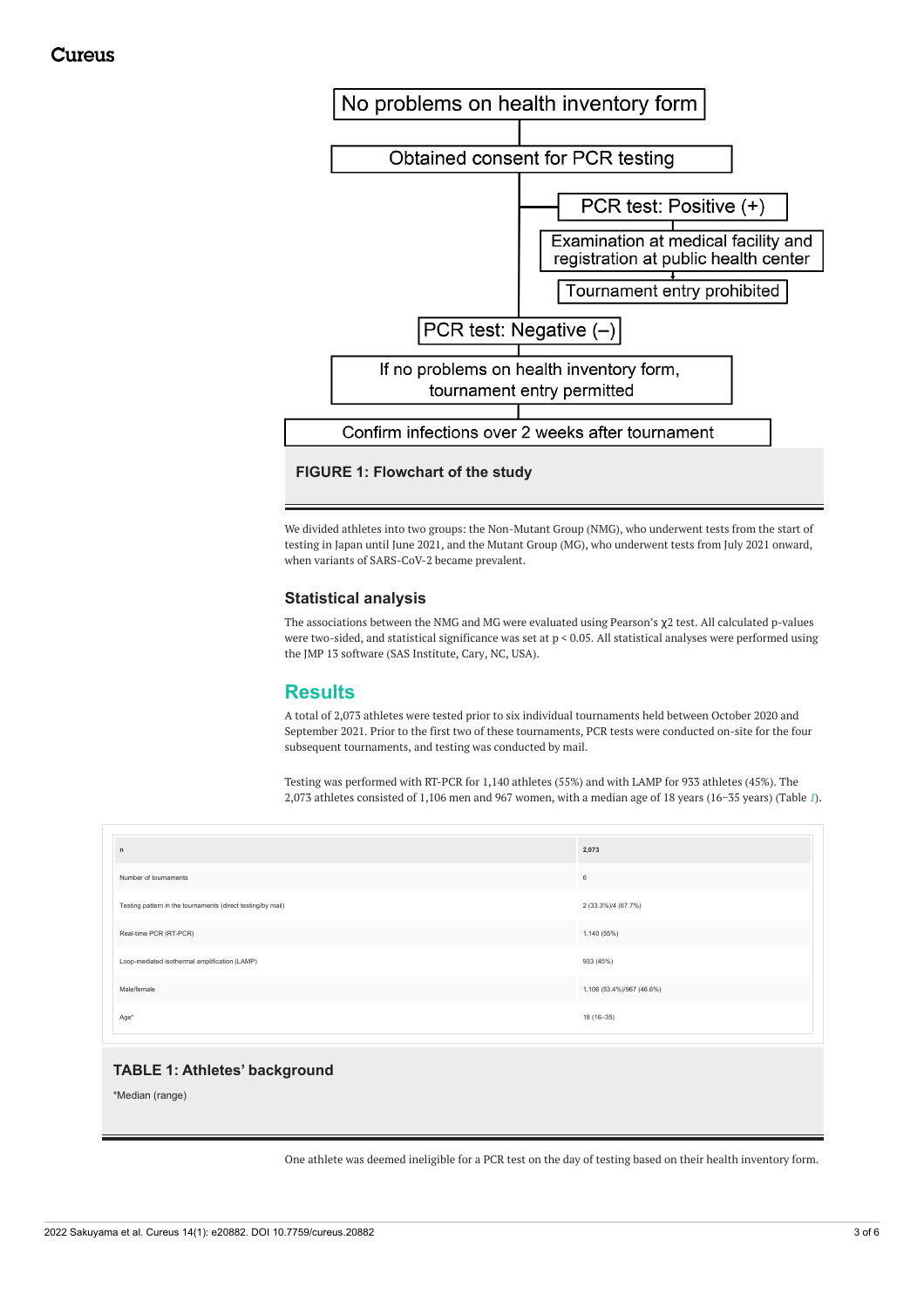A total of 22 athletes (1.06%) were unable to undergo PCT testing due to having developed COVID-19, having been confirmed to be in close contact with an infected person, or having a teammate who was infected or was in close contact with an infected person. A total of 46 athletes (2.2%) were unable to participate in tournaments due to COVID-19-related withdrawals prior to the tournaments. PCR tests detected the SARS-CoV-2 virus in 11 athletes (0.53%). Two athletes (0.096%) developed COVID-19 within 48 hours after a tournament. Another 11 athletes (0.53%) developed COVID-19 48 hours to 14 days after a tournament (Figure *[2](#page-3-0)*).

<span id="page-3-0"></span>

### **FIGURE 2: Flowchart of the PCR test results**

We compared two groups of athletes as follows: the NMG ( $n = 1,173$ ), who underwent tests from the start of testing in Japan until June 2021, and the MG (n = 900), who underwent tests from July 2021 onward, when variants of SARS-CoV-2 were prevalent.

PCR tests detected SARS-CoV-2 more frequently in the MG ( $n = 10$ ; 1.1%) than in the NMG ( $n = 1$ ; 0.08%). This difference was significant (p < 0.05). PCR testing was deemed inapplicable based on health inventory forms for one athlete in the NMG (0.08%) versus no athletes in the MG. This difference was not significant. PCR testing was deemed inapplicable due to reasons such as prior infection or close contact for five athletes in the NMG (0.43%) versus 16 athletes in the MG (1.78%); thus, this ineligibility was significantly more common in the MG (p < 0.05). COVID-19 developed within 48 hours after a tournament in no athletes in the NMG versus two athletes in the MG (0.1%). This difference was not significant. However, 3−14 days after a tournament, COVID-19 developed significantly more frequently in the MG ( $n = 9$ ; 1%) than in the NMG ( $n = 1$ 2; 0.17%) (p < 0.05) (Table *[2](#page-3-1)*).

<span id="page-3-1"></span>

| $n = 2,073$                                                  | Non-Mutant Group (NMG) (October 2020-June 2021) | Mutant Group (MG) (July 2021-September 2021) | p            |
|--------------------------------------------------------------|-------------------------------------------------|----------------------------------------------|--------------|
| Number of tests                                              | 1,173                                           | 900                                          | 0.58         |
| Positive tests                                               | 1(0.08%)                                        | 10 (1.1%)                                    | $0.0007*$    |
| Ineligible cases for health inventory forms                  | $1(0.08\%)$                                     | $\circ$                                      | 0.38         |
| Tournament participation refusal for the prior infection     | 5(0.43%)                                        | 16 (1.78%)                                   | $0.0023*$    |
| Post-tournament infections within 48 hours                   | $\circ$                                         | $2(0.1\%)$                                   | 0.37         |
| Post-tournament infections 48 hours to 14 days               | 2(0.17%)                                        | $9(1\%)$                                     | $0.0026*$    |
| Highest infection index in Japan/100,000 people (month/year) | 122.68 (1/2021)                                 | 443.14 (8/2021)                              | $< 0.0001$ * |

### **TABLE 2: Results of comparison between Non-Mutant Group and Mutant Group**

 $*$ p < 0.05.

#### No clusters were reported in association with any tournaments.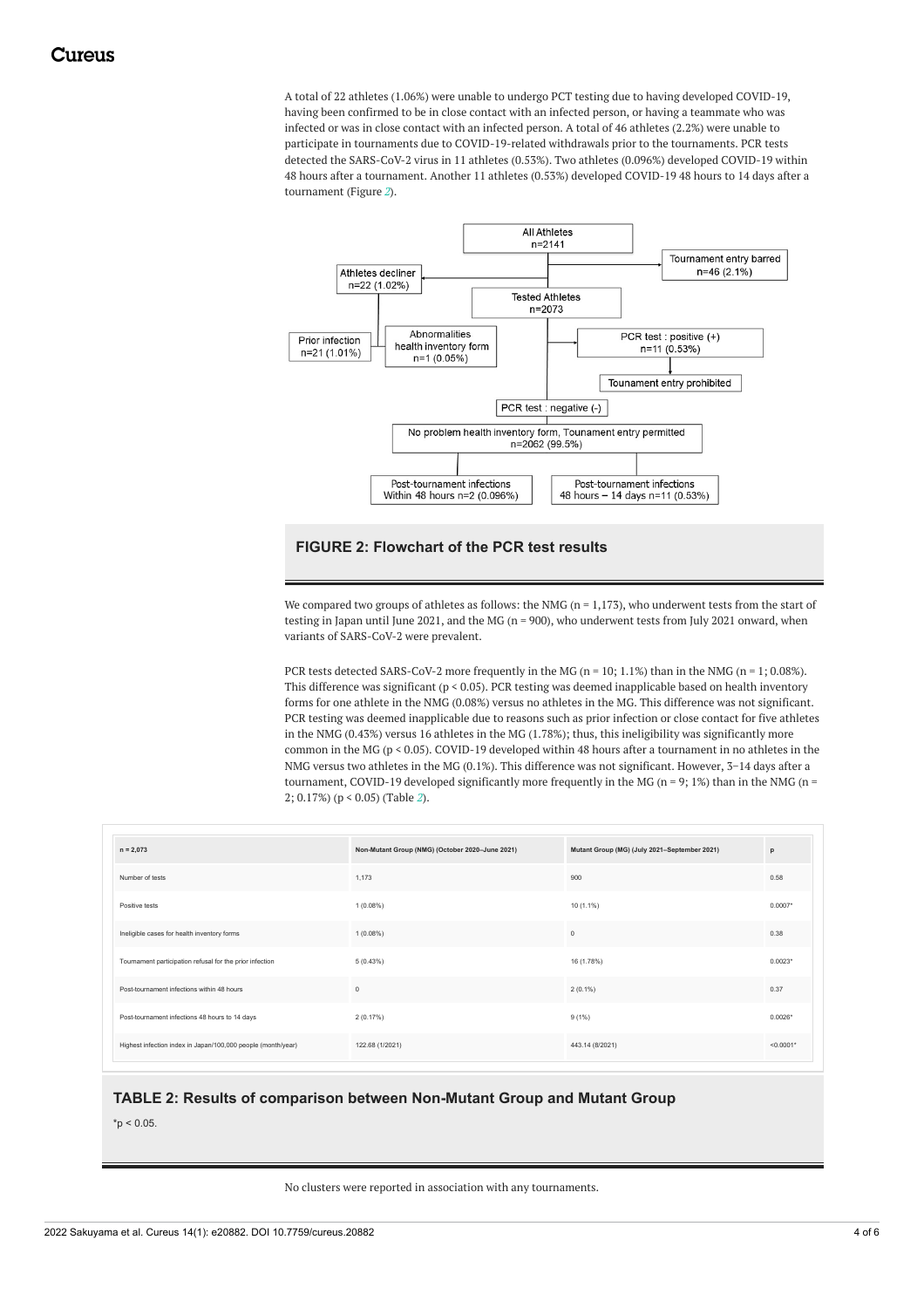### **Discussion**

As of November 2021, the total number of reported COVID-19 infections worldwide was roughly 247 million, with roughly five million deaths [2,10]. Amidst the COVID-19 pandemic, athletic organizations in various sports have rapidly drafted guidelines for preventing and managing infections [5,11]. The National Collegiate Athletic Association and rugby were quick to draft guidelines and have been on the forefront of contact sports regarding new protocols [4,12,13].

In judo, which involves throws and ground grappling, close contact is unavoidable. Consequently, judo requires stricter infection prevention measures than other sports. In April 2020, we issued COVID-19 infection prevention guidelines for judo from a medical science perspective. We have published four revisions of the guidelines since the initial implementation, which have been used to announce protocols for tournaments [8]. The need for PCR tests was left to the discretion of tournament directors, who did not always consider them necessary [14,15]. Tournaments held by the AJJF gather athletes from all over Japan. Determining infection status around the country is difficult, and tournaments require individual athletes' infection statuses, which prompted us to perform PCR testing. Tests were conducted with saliva tests, which have already been demonstrated to be effective and can be performed more safely than nasopharyngeal swabs [16].

In tournaments held until April 2021, when the highest infection index in Japan was 122.68/100,000 people (January 2021) [17,18], only one out of 1,173 athletes who had undergone PCR testing had tested positive. We believed that prohibiting participation by athletes whose health inventory forms indicated symptoms, athletes who had previously developed COVID-19, and athletes in close contact with infected people would enable tournaments to be held safely. However, in July 2021, while the infection ratios of the wild-type R. 1 variant and α variant of SARS-CoV-2 began to decrease, the infection ratio of the δ variant began to increase [19]. In August 2021, the infection index/100,000 people increased to 443.14, thus surpassing 400 [17,18]. Japan declared the highest emergency alert level. In a tournament held during that period, SARS-CoV-2 was detected in 10 of 900 athletes tested, a figure significantly higher than at any previous tournament.

In addition, a significantly high number of athletes could not undergo PCR tests due to previous infection or being in close contact with infected people (p < 0.05), suggesting that asymptomatic infected people cannot be detected with health inventory forms alone. In the future, it may be necessary to conduct tests selectively on athletes from regions with high infection rates to determine their infection status as a basis for assessing whether all athletes should be tested.

Health surveys and PCR testing, which we examined, could exclude athletes with suspected infection prior to tournaments. No clusters were reported in association with any tournaments. We think that our infection control strategy reduced the risk of infection.

This study has some limitations. Testing was limited to athletes and was not performed on other parties involved in the tournaments. Considering the rate of infection spread, it is necessary to expand testing to involve tournament-related personnel as well. Moreover, at the time of this study, no athlete had been inoculated with the COVID-19 vaccine. When inoculation of the COVID-19 vaccine spread in Japan, it may be necessary to investigate the need for the health surveys and PCR tests of the athletes again.

### **Conclusions**

We have been able to hold judo tournaments safely during the COVID-19 pandemic by surveying athletes' health two weeks prior to tournaments. Screening tests may need to be considered in tournament protocol while SARS-CoV-2 variants remain prevalent.

## **Additional Information**

### **Disclosures**

**Human subjects:** Consent was obtained or waived by all participants in this study. The Institutional Review Board of Tobu Chiiki Hospital issued approval IRB20.11.11. **Animal subjects:** All authors have confirmed that this study did not involve animal subjects or tissue. **Conflicts of interest:** In compliance with the ICMJE uniform disclosure form, all authors declare the following: **Payment/services info:** This article was supported by grants from the All Japan Judo Federation Medical Science Committee. **Financial relationships:** All authors have declared that they have no financial relationships at present or within the previous three years with any organizations that might have an interest in the submitted work. **Other relationships:** All authors have declared that there are no other relationships or activities that could appear to have influenced the submitted work.

### **References**

- 1. Zhu N, Zhang D, Wang W, et al.: A novel [coronavirus](https://dx.doi.org/10.1056/NEJMoa2001017) from patients with pneumonia in China, 2019 . N Engl J Med. 2020, 382:727-33. [10.1056/NEJMoa2001017](https://dx.doi.org/10.1056/NEJMoa2001017)
- 2. World Health [Organization:](https://worldhealthorg.shinyapps.io/covid/) WHO COVID-19 explorer 2021 . (2021).